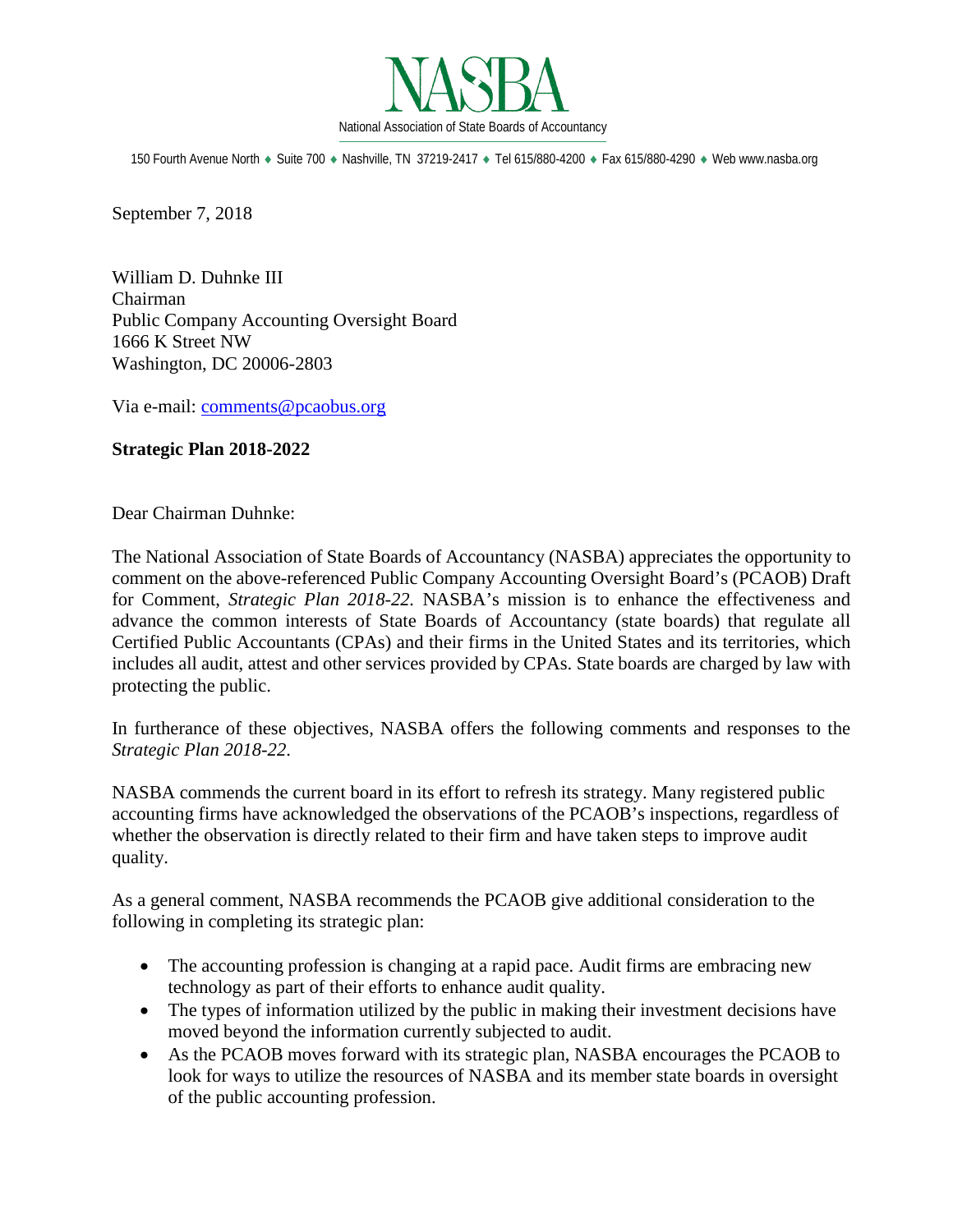Public Company Accounting Oversight Board William D. Duhnke III, Chairman September 7, 2018 Page 2 of 6

### **Request for Specific Comments**

### *GOAL ONE*

### *Drive improvement in the quality of audit services through a combination of prevention, detection, deterrence, and remediation.*

### *OBJECTIVE ONE*

*Conduct inspection activities to facilitate more timely and relevant feedback to our stakeholders.*

### **Comments**

- Efforts should be made to make inspection reports timelier. As the audit profession is moving towards a "continuous audit" process, the method and timeliness of inspections may also need to evolve.
- Consideration should be given to how the inspection reports could be more relevant for stakeholders, including audit committees. Currently, comparisons are commonly made based on the number of Part 1 comments to the number of issuers reviewed for a firm. We acknowledge that the PCAOB has stated that this is not the primary purpose of the inspection reports.
- In addition, the inspection reports should include any positive comments on audit quality that may been have observed.

## *OBJECTIVE THREE*

*Enforce accountability and deter improper conduct by addressing violations of PCAOB standards and rules, and related federal securities laws.*

## **Comments**

• NASBA encourages the PCAOB to adopt ways that state regulators can work with the PCAOB to protect the public interest. We hope that the PCAOB will reaffirm its commitment to cooperate with state regulators as expressly called for in the laws which established the PCAOB. We suggest that the PCAOB notify state boards when a licensee is under enforcement action for violation of professional standards. Several years ago the US Department of Labor (DOL) determined that there were deficiencies in audits of employee benefit plans. NASBA coordinated with the DOL and state boards to make sure that investigations could be started on a timely basis. This type of coordination could be done with the PCAOB as well.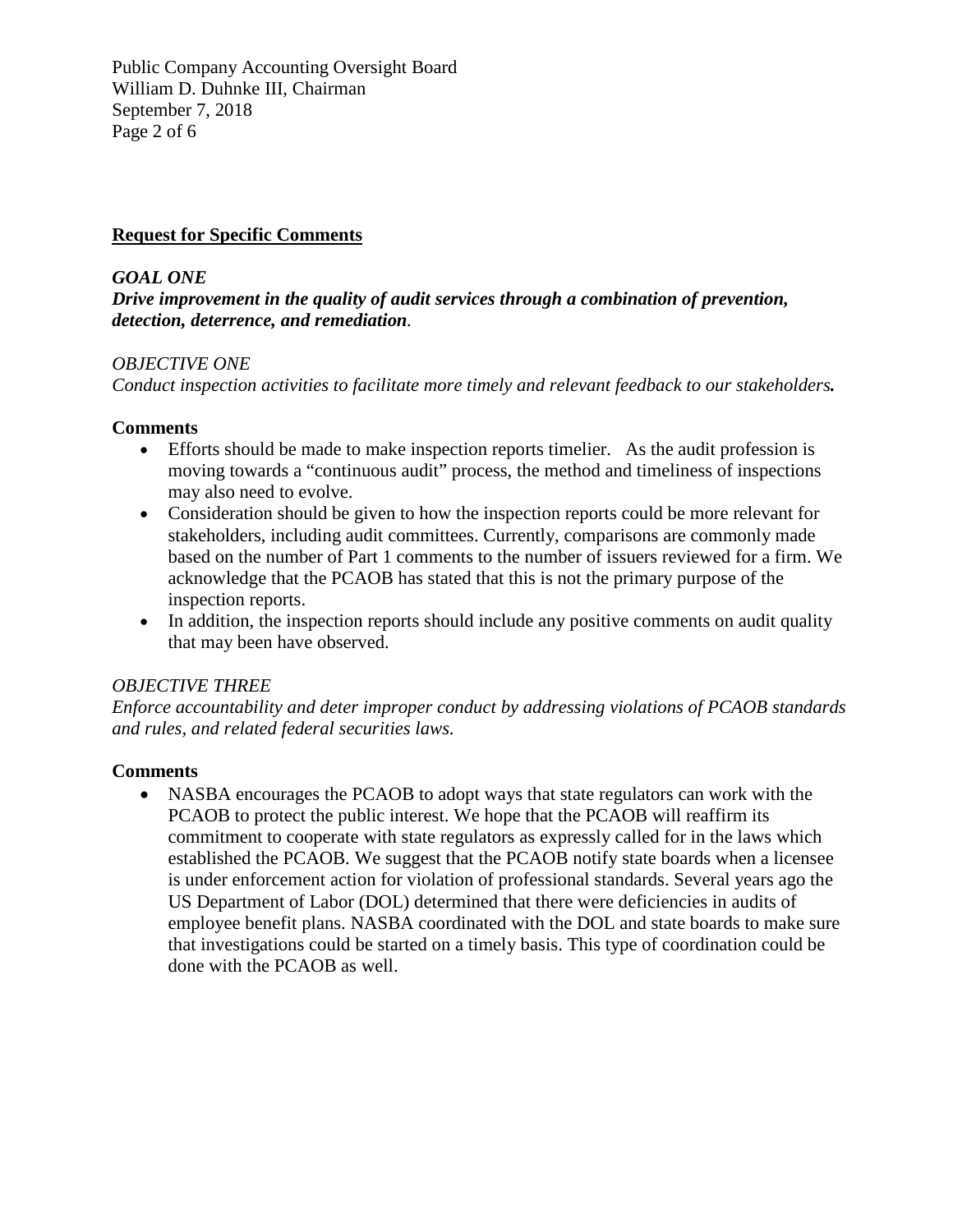Public Company Accounting Oversight Board William D. Duhnke III, Chairman September 7, 2018 Page 3 of 6

## *GOAL TWO*

*Anticipate and respond to the changing environment, including emerging technologies and related risks and opportunities.*

## *OBJECTIVE TWO*

*Understand and consider investors' audit expectations.*

## **Comments**

• In today's environment significant market activity occurs well before historical financial statements are ever filed. Perhaps, the PCAOB should clarify the auditors' responsibilities. These areas would include reporting responsibilities as they relate to preliminary earnings announcements, press releases, non-GAAP measures, other information contained in SEC filings and the like. The role of the auditor in these areas is not clear and varies in practice.

## *OBJECTIVE THREE*

*Assess the changing information security environment and understand the related risks.*

### **Comments**

• The PCAOB plan discusses cybersecurity and information-security risks. It is unclear what the PCAOB might do in this area. We note, however, that the changing environment includes not only the impact of newly implemented foreign data protection regulations such as the GDPR. In addition, a broad array of protections has been adopted in each state, many with notification requirements, civil penalties, private rights of action, and even potential criminal sanctions.

## *GOAL THREE*

## *Enhance transparency and accessibility through proactive stakeholder engagement.*

## **Comments**

- Many small investors do not have the time to consider and respond to requests for comment. These smaller investors should be represented in the proposals the PCAOB considers. The state boards are very familiar with this segment of the audit practice, especially since nonissuers later become regulated issuers. In addition, the applicable standards must still be adopted by State Boards.
- NASBA could assist state boards with their ability to address PCAOB matters by having a "permanent observer status" with the PCAOB Standing Advisory Group (SAG).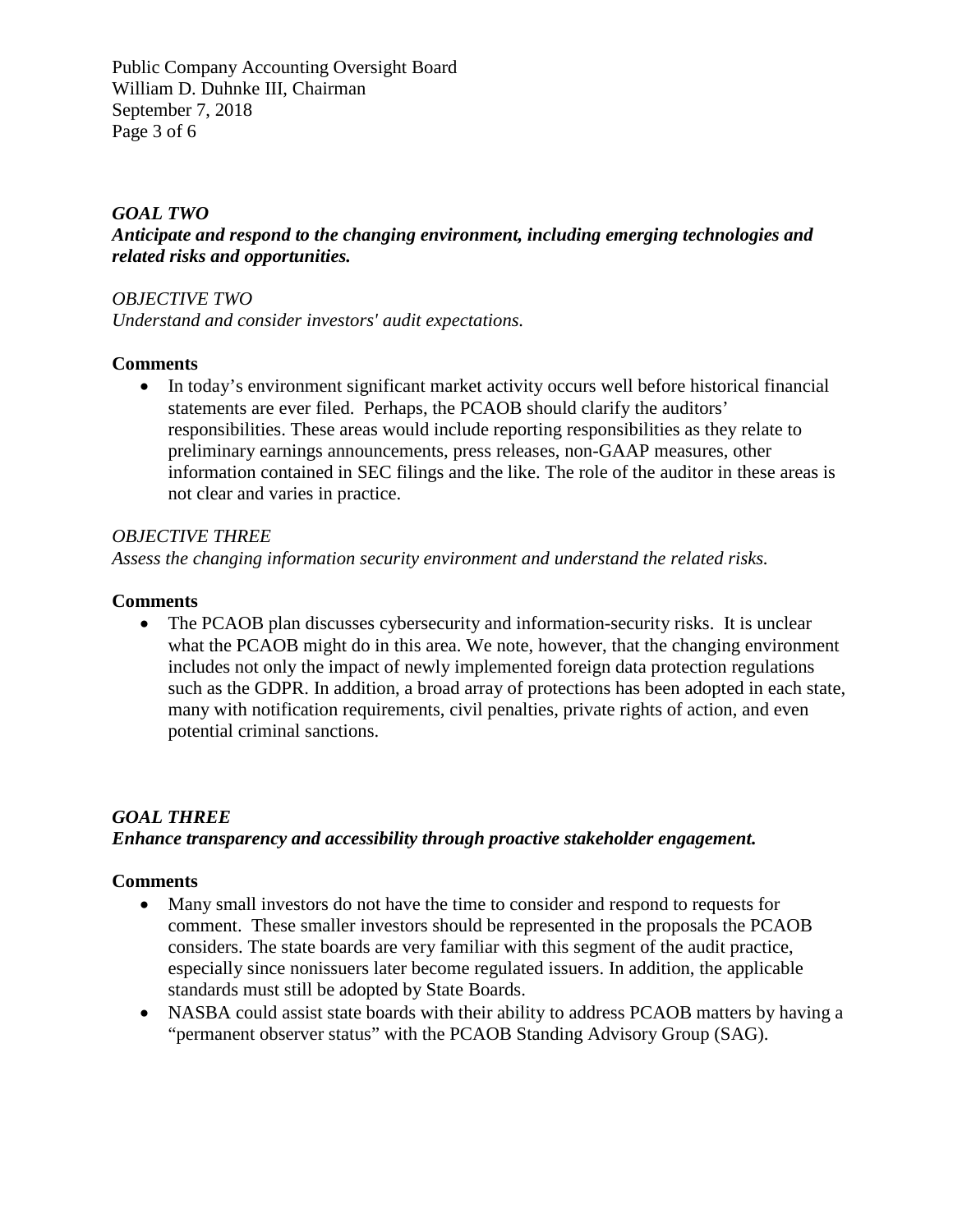Public Company Accounting Oversight Board William D. Duhnke III, Chairman September 7, 2018 Page 4 of 6

### *OBJECTIVE ONE Improve the timeliness, usefulness, and clarity of PCAOB information.*

## **Comments**

- The PCAOB should continue its outreach particularly with audit committees and their national representatives such as the National Association of Corporate Directors.
- The PCAOB should provide periodic communications that are more useful to audit committees and the public. Presently, comparison of the results of inspection reports are the most widely used barometer of audit quality between registered public accounting firms by the public. During its inspection process, the PCAOB gathers many different forms of data. Audit committees and others in the public may also find value in some of this data when considering audit quality

## *OBJECTIVE TWO*

*Cultivate effective and dynamic dialogue with stakeholders.*

## **Comments**

- Suggest the plan include greater specificity, e.g.:
	- o NASBA would welcome the opportunity to continue the historical dialogue with the Board Members of the PCAOB and key staff. The Sarbanes-Oxley Act, as adopted, expressly provided for State Boards as active beneficiaries and even participants in the PCAOB's public protection work. In the past, PCAOB/NASBA meetings have been very productive and have identified opportunities for increased protection of the public interest. We note, that it is not apparent from the PCAOB comments how state regulators may continue as a necessary part of public accounting oversight. State regulation is not mentioned even though there is close interplay of the licensing function with federal regulation of issuers (only licensed CPAs or their foreign equivalents can issue audit reports and registrants must disclose their accounting professionals' states of licensure).
	- o The PCAOB should further the collaboration plans with worldwide regulators and standard setters such as the International Organization of Securities Commissions and International Auditing and Assurance Standards Board and the extent of that linkage. However, also take into account the State Boards' roles in standard setting as established in SOX 209.
	- o In the U.S. we have a revolving door where private companies go public -- and then sometimes become private. As a result, auditors must perform audits under differing standards between the PCAOB and US Generally Accepted Auditing Standards, and in some cases also under International Auditing Standards. NASBA acknowledges the ability of the PCAOB to set independent standards but would encourage the PCAOB and the Auditing Standards Board to have substantive and regular outreach to minimize the number of differences in Standards.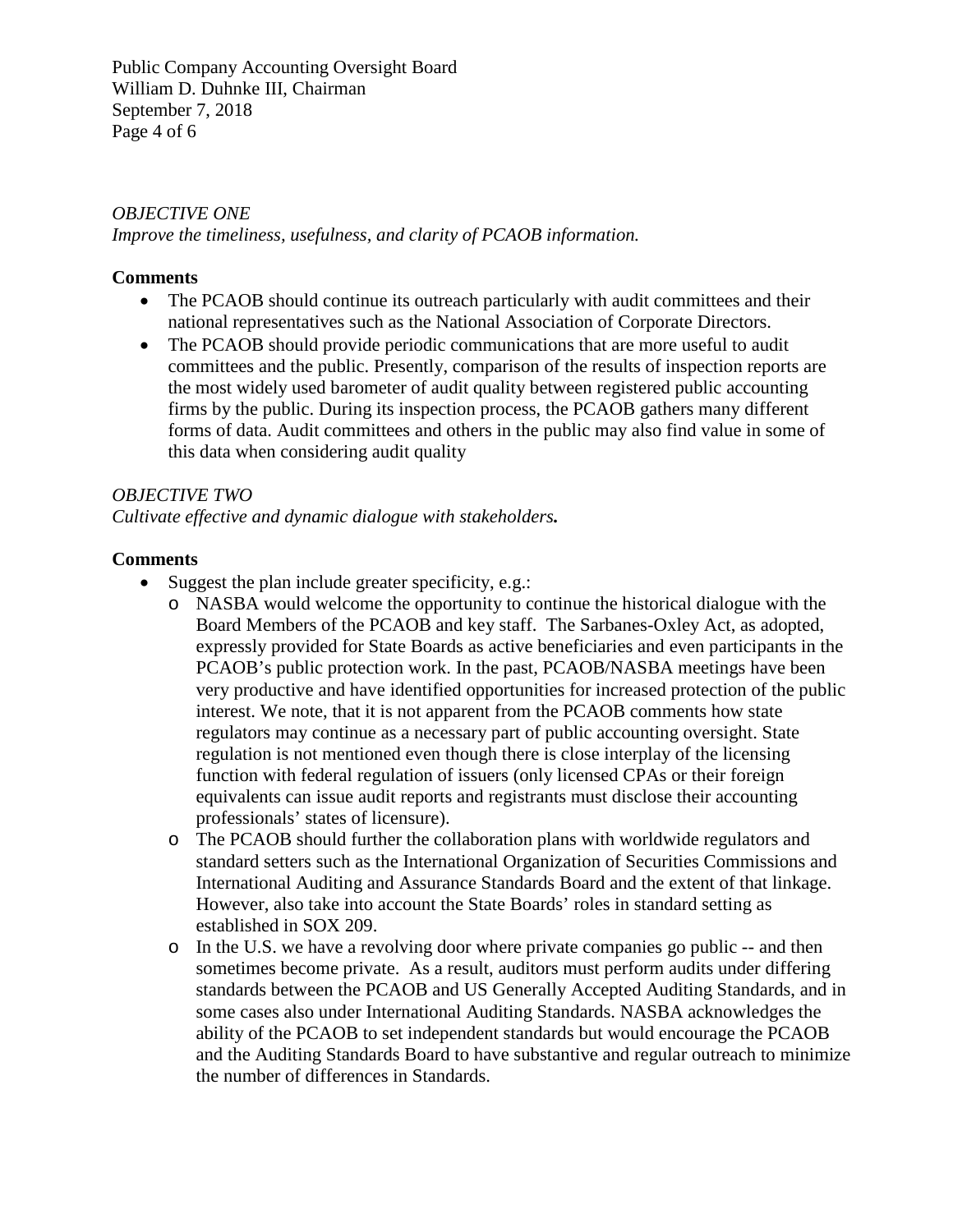Public Company Accounting Oversight Board William D. Duhnke III, Chairman September 7, 2018 Page 5 of 6

> o The Plan includes a comment that the PCAOB "will reassess our use of advisory groups." NASBA applauds the PCAOB's willingness to seek state boards' unique perspectives in appointments to the SAG, but agrees that both the size and the role of the SAG should be reexamined. The SAG has grown in size to the point that it is hard to manage, with some members having little opportunity for input and others delivering lengthy speeches.

### *GOAL FOUR*

### *Pursue operational excellence through efficient and effective use of our resources, information, and technology.*

# *OBJECTIVE FOUR Strengthen protection of our sensitive and proprietary data.*

### **Comments**

The PCAOB should reinforce the integrity of the inspection process by implementing reasonable "revolving door" constraints for PCAOB staff comparable to the limits placed on employment of audit professionals by their clients.

#### **Other Comments**

NASBA notes that 10 years ago the US Treasury Department's Advisory Committee on the Auditing Profession (ACAP) made several strategic recommendations that were never acted upon by the PCAOB. Among them were:

- Establish a transnational center dedicated to the study of fraud and its prevention and detection.
- Promote opportunities for personnel from smaller audit firms to be appointed to PCAOB committees.
- Greater regulatory cooperation among the PCAOB, SEC, DOJ, state boards and attorneys general with regular and formal roundtable meetings.

This might be a good time to reconsider the ACAP's suggestions given the PCAOB's newly refreshed leadership.